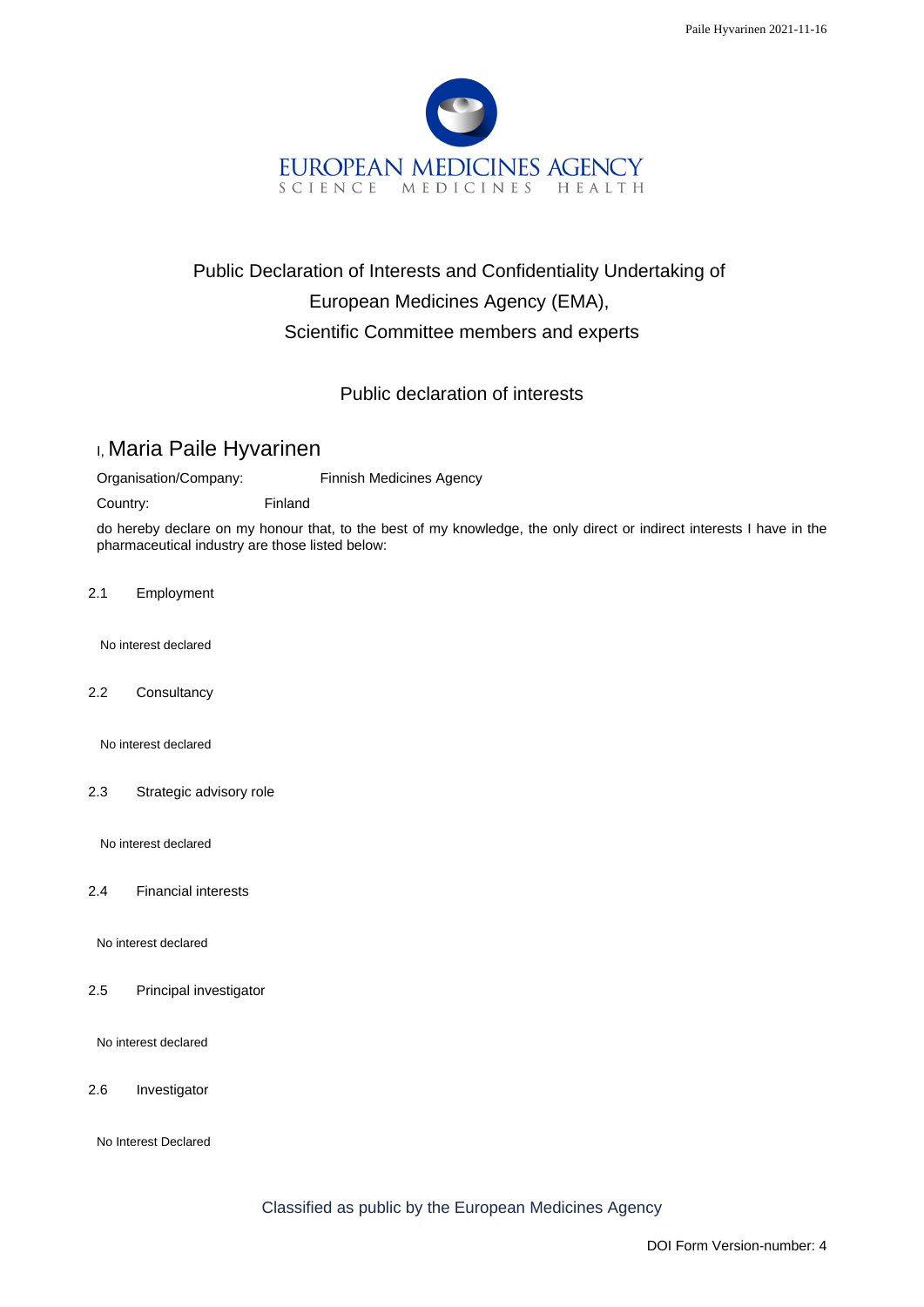2.7 Grant / Funding to organisation /institution

No interest declared

2.8 Close family member interest

No interest declared

2.9 Repurposing of a medicinal product

No interest declared

2.10 Any other interests or facts

None.

2.11 Committee for Advanced Therapies (CAT) member or alternate

Not a CAT member or alternate

## CONFIDENTIALITY UNDERTAKING

In view of the following definitions:

"EMA Activities" encompass any meeting (including meeting preparation and follow-up, associated discussion or any other related activity) of the European Medicines Agency's Management Board, Committees, Working Parties, Expert Groups, or any other such meeting; work as an expert on assessments; work as an expert on guidance development.

"Confidential Information" means all information, facts, data and any other matters of which I acquire knowledge, either directly or indirectly, as a result of my EMA Activities.

"Confidential Documents" mean all drafts, preparatory information, documents and any other material, together with any information contained therein, to which I have access, either directly or indirectly, as a result of my participation in EMA Activities. Furthermore, any records or notes made by me relating to Confidential Information or Confidential Documents shall be treated as Confidential Documents.

I understand that I may be invited to participate either directly or indirectly in certain EMA activities and hereby undertake:

- To treat all Confidential Information and Confidential Documents under conditions of strict confidentiality as long as the information or document has not been made public/is not in the public domain.
- Not to disclose (or authorise any other person to disclose) in any way to any third party any Confidential Information or Confidential Document.
- Not to use (or authorise any other person to use) any Confidential Information or Confidential Document other than for the purposes of my work in connection with EMA activities.
- To dispose of Confidential Documents as confidential material as soon as I have no further use for them.
- When expressing views to clearly indicate that the views are my own if acting in my own capacity or those of the EMA, Committee, Working Party, Expert Group or other group if acting on behalf that group.
- Not to disclose any commercially confidential information.

Classified as public by the European Medicines Agency